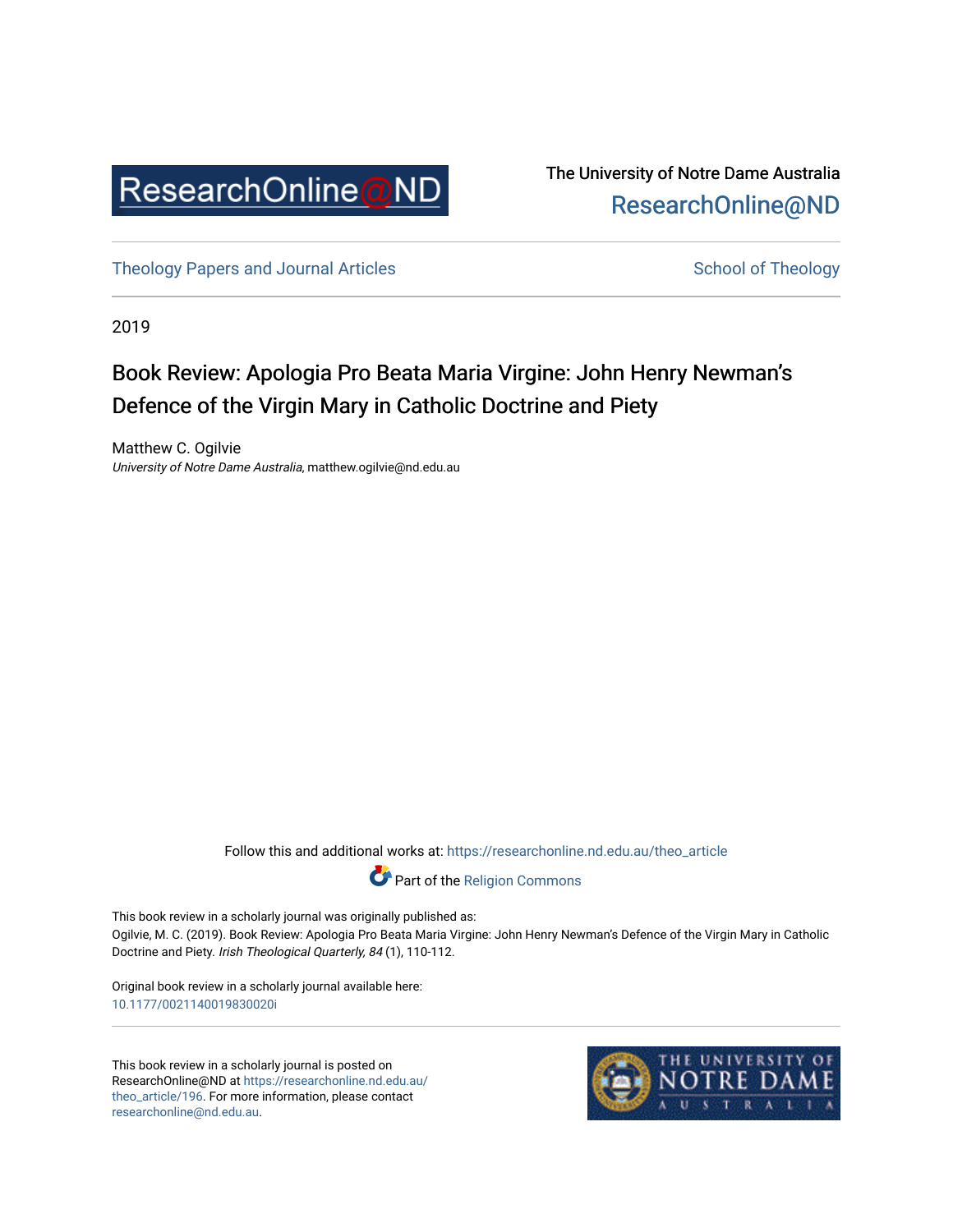This is the author's version of an article published in the *Irish Theological Quarterly,* 3 February, 2019 available online at <https://journals.sagepub.com/doi/10.1177/0021140019830020i>

Ogilvie, M.C. (2019) Book Review: Apologia Pro Beata Maria Virgine: John Henry Newman's Defence of the Virgin Mary in Catholic Doctrine and Piety. *Irish Theological Quarterly, 84*(1), 110-112. doi: 10.1177/0021140019830020i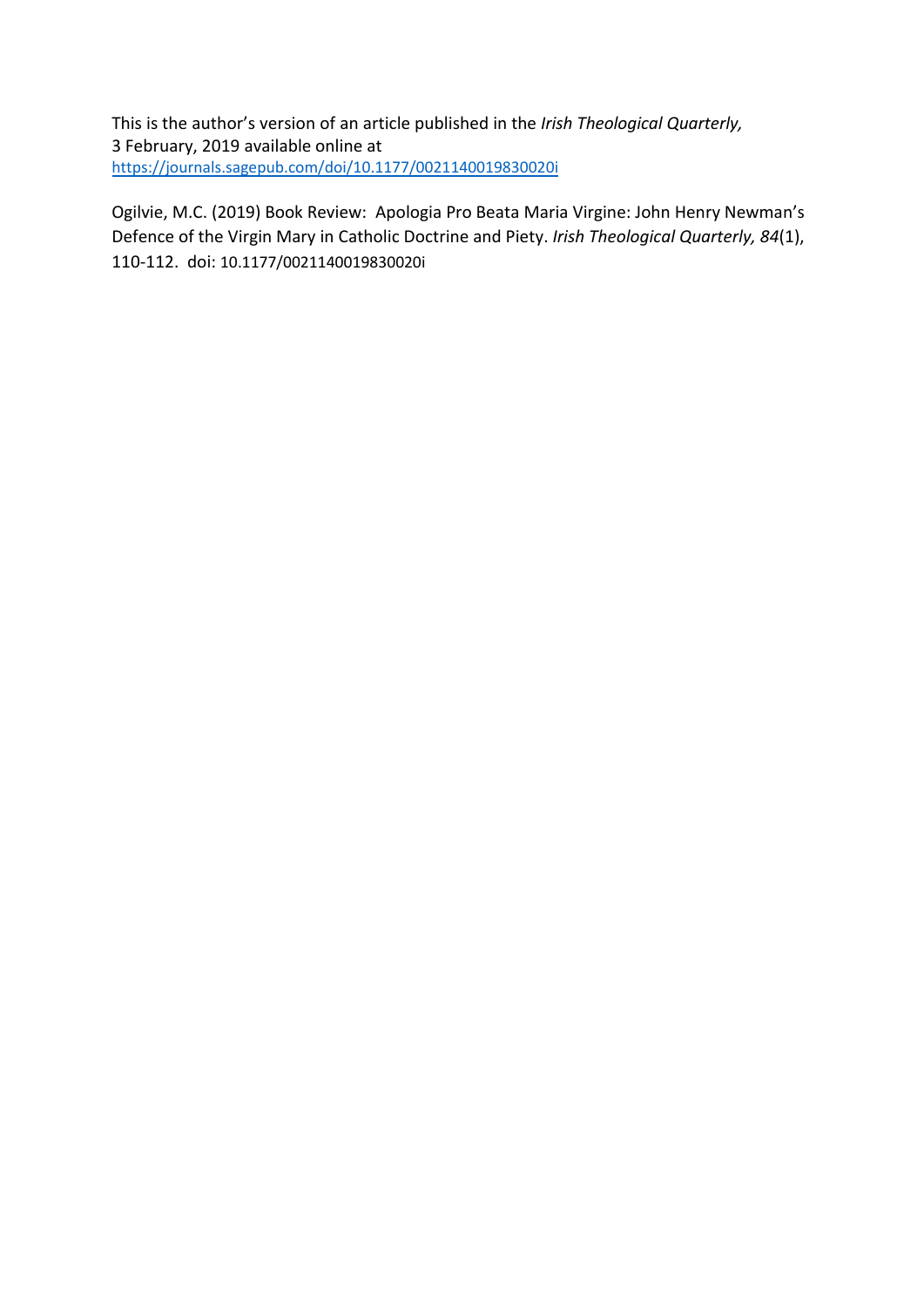**Apologia Pro Beata Maria Virgine: John Henry Newman's Defence of the Virgin Mary in Catholic Doctrine and Piety**. By Robert M. Andrews. Washington: Academic Press, 2017. Pp 130. Price \$76.95 (pbk). ISBN 9781680530384

Robert Andrews argues compellingly that Blessed Cardinal John Henry Newman's status as a Marian theologian is sadly under-appreciated. This is a double tragedy, given his influence on the contemporary Church, especially through Vatican II.

Situating "defence" in the title of this book is important because it indicates the climate in which Newman wrote. Newman had to defend Marian theology and devotion not only against Anglican aversion to Mary, but also Continental Catholic excesses in devotion. Thus, by offering an account of Newman's Marian theology as an apologetic, which defended Mary both from without and from within, Newman's theology and Andrews' account of it are of significant ecumenical import.

Collaterally, by explaining Newman's criticism of "exaggerated Catholicism," this book highlights Newman's considerable personal fortitude and courage. That is, even though he was in the vulnerable position of a convert, Newman was not intimidated into silence against the excesses of the Ultramontanes of his time.

Andrews' book explains clearly how Newman developed in his appreciation of Mary. This gave his Mariology a personal and an apologetic concern. It is easy to see in this work how Mariology for Newman was not just an abstract theological issue, but an essential part of his spirituality.

Accordingly, Newman's Mariology is analogous with his faith journey in relation to the Church of England. That is, just as with Newman's personal faith, was the Church of England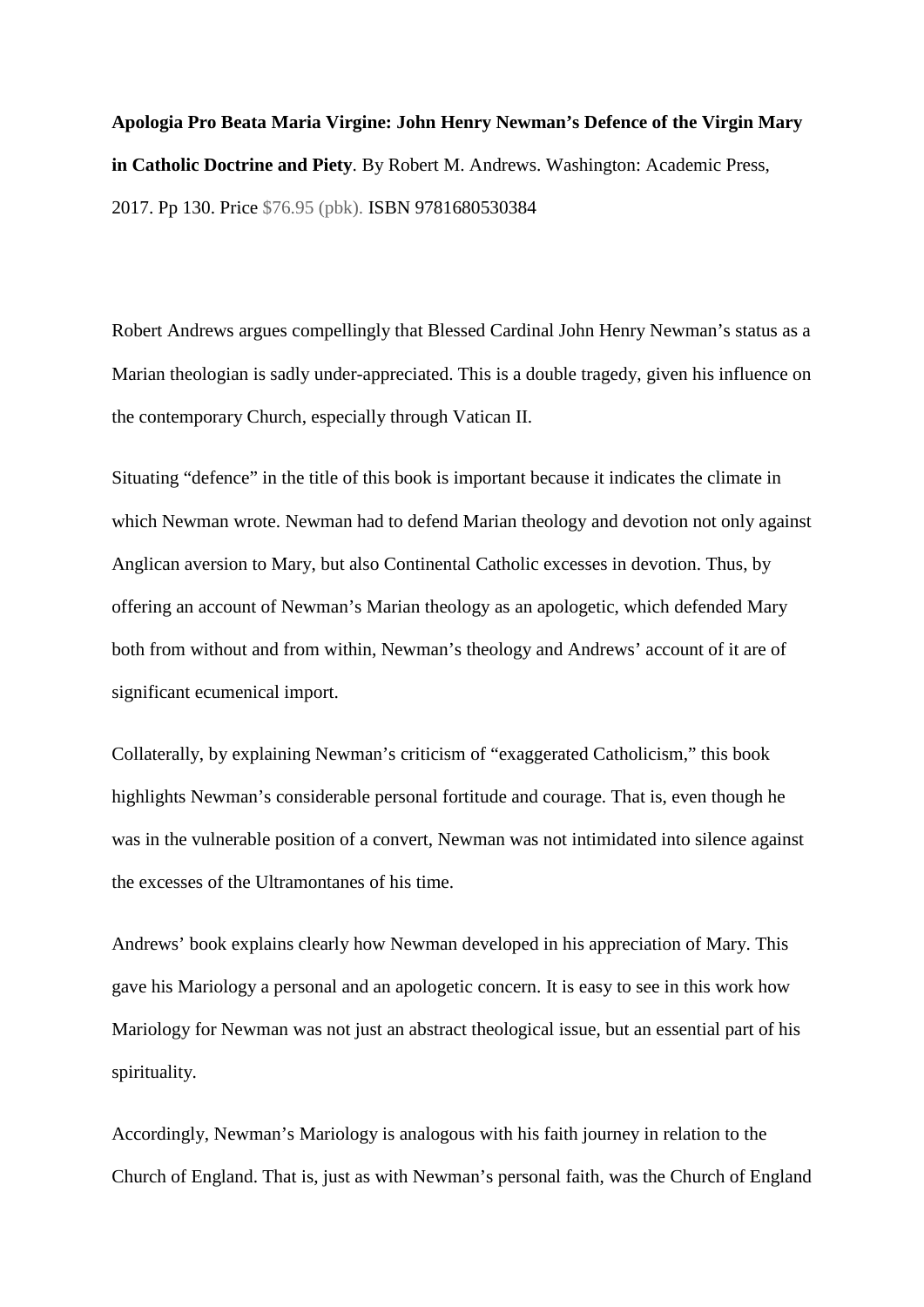Protestant or Catholic? From another perspective, Mariology was vital to the question of whether the Church of England had Catholic credentials. Thus, this book explains well how its approach to Mary served as a litmus test for the Church of England's claim to represent authentic Anglo-Catholicism.

While answering those questions, the book simultaneously explains the history of the development of Marian theology and devotion in England and, through the person of John Henry Newman, clarifies much of Marian theology in today's Catholic Anglosphere.

The book's first chapter explains the context of Anglican suspicion of Mariolatry. Most certainly, Marian devotion was manifestly absent until Catholic emancipation. Even then, Catholics would "filter" perceived Continental Marian excesses, which seemed to be both excessively "Catholic" and signs of Catholic disloyalty to England.

Newman experienced his faith journey in this context. Beginning with Calvinist- Evangelical influence, he moved into the High Church, which was more 'catholic' but still anti-Marian. Yet, Newman found himself in the High Church having reverence for Mary's virtue or transcendent purity. In that context, he was able to embrace Mary's sinlessness by 1840. But what drove Newman to this developed Mariology was ultimately not a difficulty with Anglican doctrine, but the challenge of remaining within the Anglican system. So, if Newman's increasing faith in Mary accompanied a declining faith in Anglicanism, this book raises an interesting historical question. What would have been Newman's theological development, exemplified in his Mariology, had he been not so disillusioned by the Anglican Church?

The second chapter provides some helpful information and clarifications with regard to the development of doctrine of the Blessed Virgin Mary. Newman's reflection on Mary's "pondering these things in her heart" is a model for the development of doctrine in the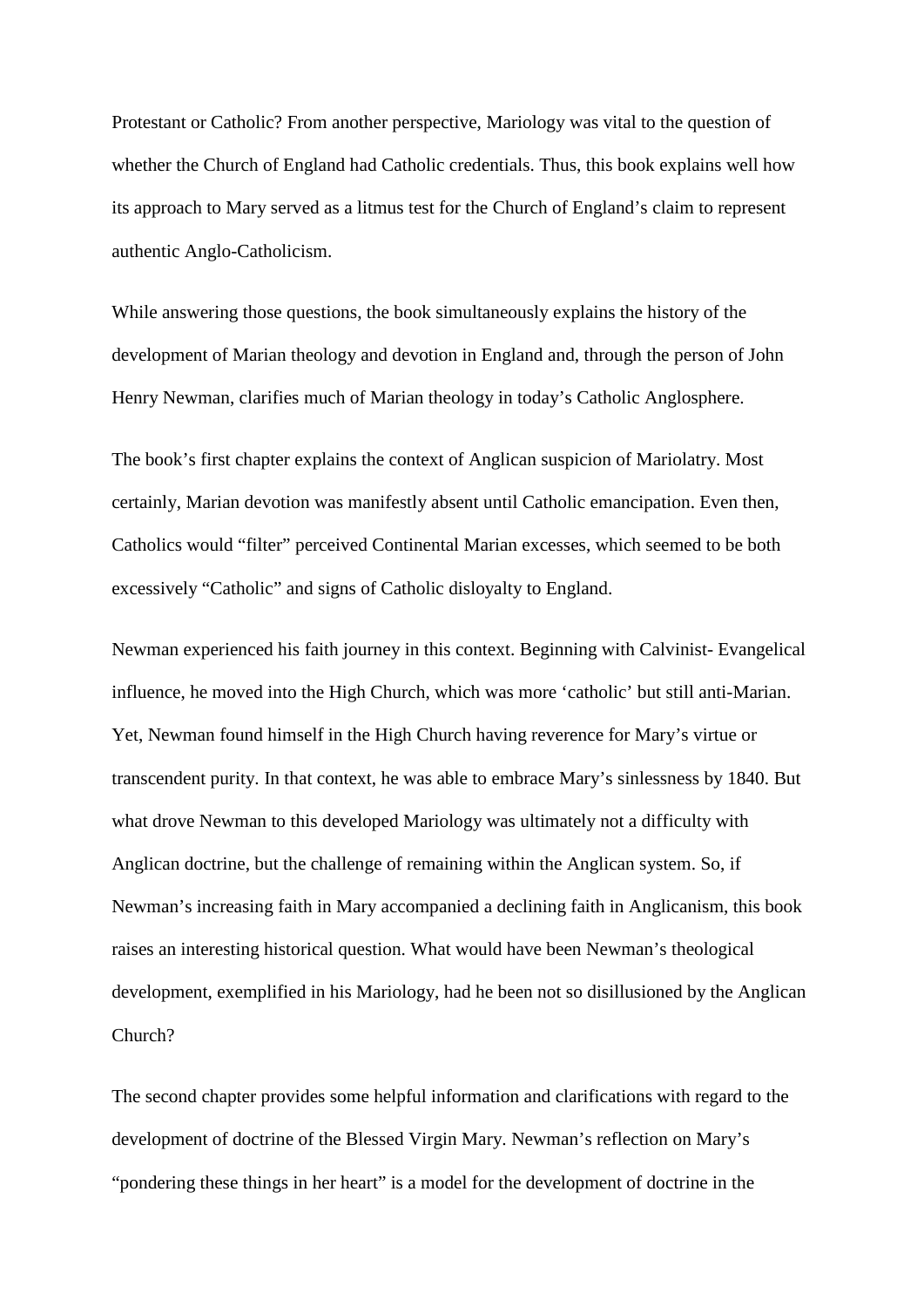Church. Mary's "pondering," relied on the same revelation being realised and better understood through time. At the same time, Newman's theology highlights the importance of Mary as the exemplar of the Church, which was so important for Vatican II. Thus, for Newman, Mary is the first Christian not only in the chronological sense of being "the Second Eve," but also in the sense of her pre-eminence in the Church.

Those points relate to Newman's manifest conviction that that authentic Mariology is ultimately Christology. Just as Ephesus' affirmation of *Theotokos* is an affirmation of Christ's divinity, Newman posts that all Mariology points to truths about Christ.

The third chapter clarifies Newman's argument that Marian devotion is rooted in Patristic teaching, a point so important for reconciling the Anglican and Catholic positions. This chapter also deals well with Newman's Mariology as a defence against extremes. The Ultramontanes are identified as "forceful and florid" while he declares the religion of the multitude to always be vulgar and abnormal. While such a statement may seem elitist to readers today, it situates Newman as a "radical moderate," one who goes to the very foundations of Christianity and who is, in his own self, the *via media* sought by so many Anglicans and Catholics.

In conclusion, this very helpful and clearly written book focusses on Newman's theological development. Yet it also reveals Newman's parallel devotional development, which would be a most fruitful topic for later study.

This book demonstrates convincingly five crucial points. First, that there is continuity in Newman's thought. He developed with authenticity from his home denomination, to become both Anglican and Catholic, thus being a "fulfilled Anglican." So this book is a useful resource for those trying to reconcile the Anglican and Roman traditions. Secondly, the book explains how Newman eschewed continental excess, without necessarily condemning it. He